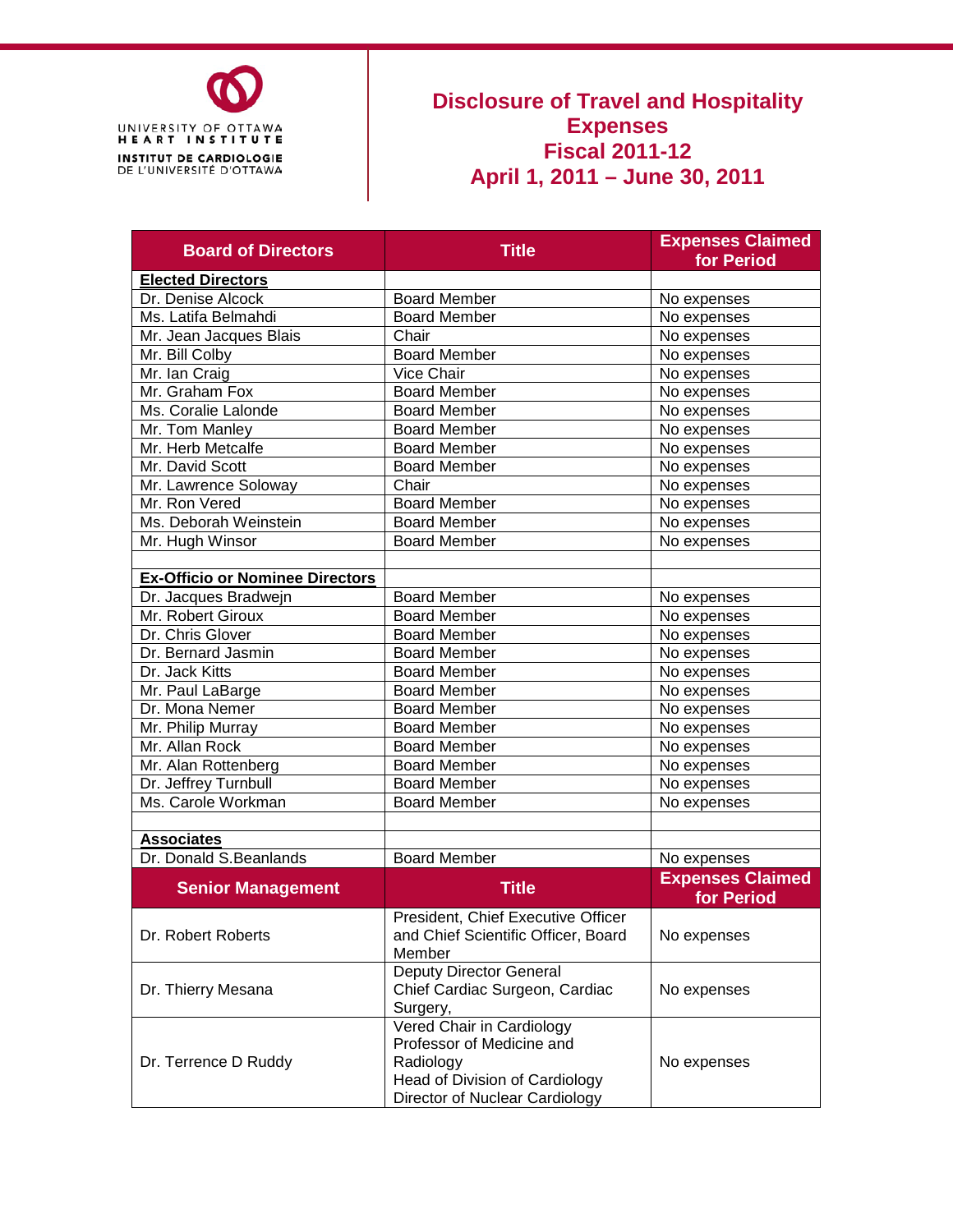| Dr. Rob S. B. Beanlands | Director, National Cardiac PET<br>Centre,<br>Chief of Cardiac Imaging, | No expenses                                |
|-------------------------|------------------------------------------------------------------------|--------------------------------------------|
| Dr. Andrew Pipe         | Chief, Division of Prevention and<br>Rehabilitation                    | No expenses                                |
| Dr. James Robblee       | Chief, Division of Cardiac<br>Anesthesiology                           | No expenses                                |
| Hana Pika               | Vice President, Chief Information<br>Officer                           | Expenses claimed,<br>see below for details |
| <b>Marion Fraser</b>    | Vice President, Finance &<br>Administration                            | Expenses claimed,<br>see below for details |
| Jacques Guerette        | Vice President, Communicatons                                          | No expenses                                |
| <b>Heather Sherrard</b> | Vice President, Clinical Services                                      | Expenses claimed,<br>see below for details |
| Greg Leonard            | Interim Vice President,<br>Communications                              | No expenses                                |

 $\overline{\phantom{0}}$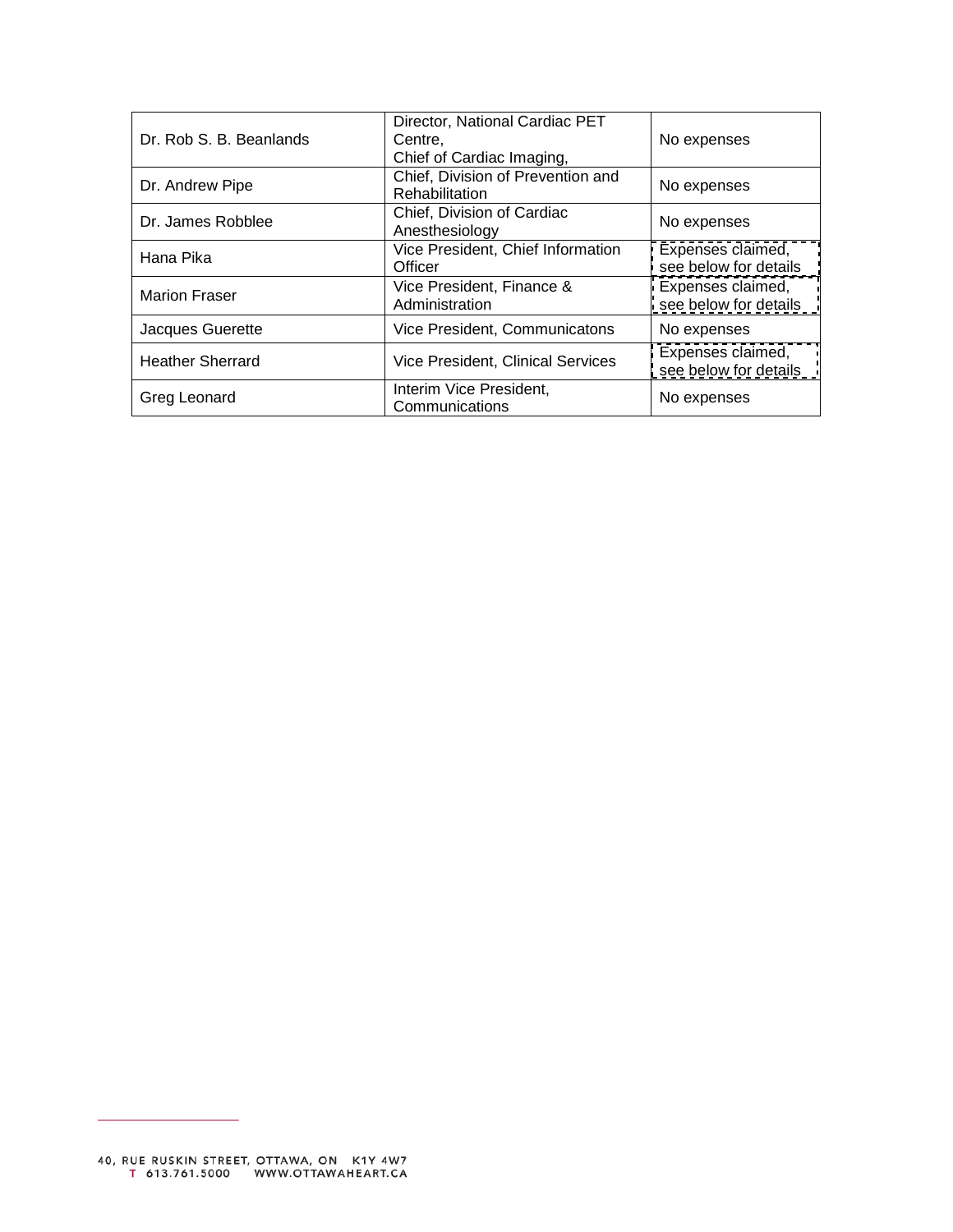<span id="page-2-0"></span>

## Executive Expense Report

| <b>Name</b> |                              | <b>Title</b>    |                                |               | <b>For the Quarter</b> |                                   |               |                        |
|-------------|------------------------------|-----------------|--------------------------------|---------------|------------------------|-----------------------------------|---------------|------------------------|
|             | Hana Pika                    |                 | CIO, VP Information Technology |               |                        | First Quarter (April 1 - June 30) |               | 2011                   |
|             |                              |                 | <b>Travel Expenses</b>         |               |                        |                                   |               |                        |
|             | <b>Trip Details</b>          |                 |                                |               | <b>Breakdown</b>       |                                   |               |                        |
|             |                              | Airfare/Train   | Transportation*                | Accommodation | Meals                  | Incidentals                       | Parking/Tolls | <b>Total/Trip</b>      |
| Purpose     | Date(s)<br>March 16, 2011    |                 |                                |               |                        |                                   |               |                        |
| CISCO Demo  | Destination Ottawa           | \$              | $\boldsymbol{\theta}$          | \$            | \$                     | \$                                | 18.00<br>\$   | 18.00<br>$\mathcal{S}$ |
| Purpose     | Date(s)                      |                 |                                |               |                        |                                   |               |                        |
|             | Destination                  | \$              | $\boldsymbol{\theta}$          | \$            | $\mathcal{L}$          | \$                                | \$            | 0.00<br>\$             |
| Purpose     | Date(s)                      |                 |                                |               |                        |                                   |               |                        |
|             | Destination                  | \$              | $\boldsymbol{\mathsf{S}}$      | \$            | $\mathcal{L}$          | S.                                | \$            | 0.00<br>\$             |
|             | <b>Total Travel Expenses</b> | \$<br>$0.00$ \$ | $0.00$ \$                      | $0.00$ \$     | $0.00$ \$              | $0.00$ \$                         | $18.00$ \$    | 18.00                  |

\* Transportation expenses include: vehicle rental or own use (mileage), taxis and/or public transportation.

| <b>Other Expenses</b>       |      |  |  |  |  |
|-----------------------------|------|--|--|--|--|
| Please Describe:            |      |  |  |  |  |
|                             |      |  |  |  |  |
| Please Describe:            |      |  |  |  |  |
|                             |      |  |  |  |  |
| Please Describe:            |      |  |  |  |  |
|                             |      |  |  |  |  |
| <b>Total Other Expenses</b> | 0.00 |  |  |  |  |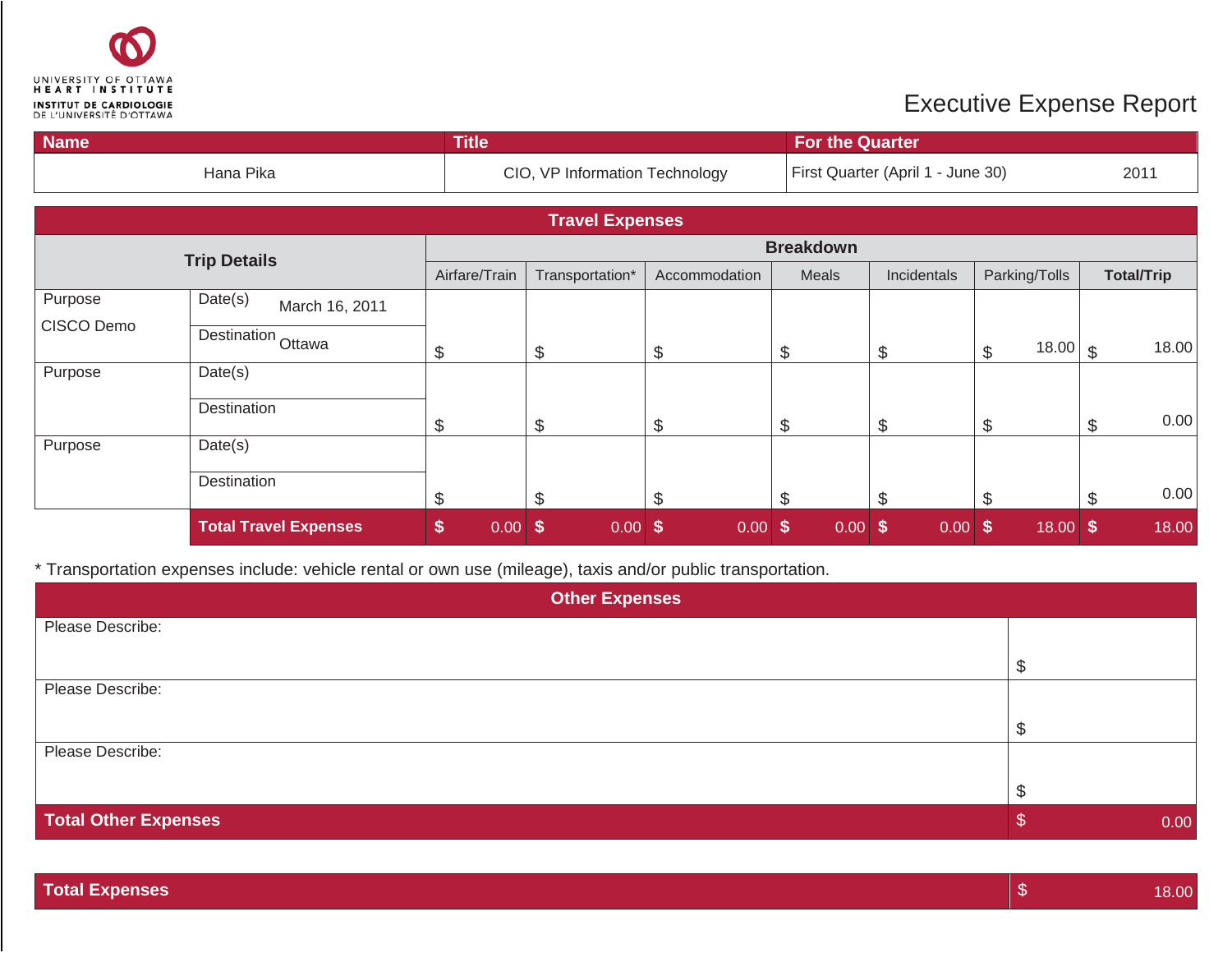<span id="page-3-0"></span>

## Executive Expense Report

| <b>Name</b> |                              | <b>Title</b>          |                                    |                            | <b>For the Quarter</b> |                                   |                       |                                   |  |
|-------------|------------------------------|-----------------------|------------------------------------|----------------------------|------------------------|-----------------------------------|-----------------------|-----------------------------------|--|
|             | <b>Marion Fraser</b>         |                       | CFO, VP Finance and Administration |                            |                        | First Quarter (April 1 - June 30) |                       |                                   |  |
|             |                              |                       | <b>Travel Expenses</b>             |                            |                        |                                   |                       |                                   |  |
|             | <b>Trip Details</b>          |                       |                                    |                            | <b>Breakdown</b>       |                                   |                       |                                   |  |
|             |                              | Airfare/Train         | Transportation*                    | Accommodation              | Meals                  | Incidentals                       | Parking/Tolls         | <b>Total/Trip</b>                 |  |
| Purpose     | Date(s)                      |                       |                                    |                            |                        |                                   |                       |                                   |  |
|             | Destination                  | \$                    | \$                                 | \$                         | \$                     | S                                 | \$                    | 0.00<br>\$                        |  |
| Purpose     | Date(s)                      |                       |                                    |                            |                        |                                   |                       |                                   |  |
|             | Destination                  | $\boldsymbol{\theta}$ | \$                                 | \$                         | $\frac{1}{2}$          | \$                                | \$                    | 0.00<br>\$                        |  |
| Purpose     | Date(s)                      |                       |                                    |                            |                        |                                   |                       |                                   |  |
|             | Destination                  | \$                    | $\mathcal{L}$                      | \$                         | \$                     | \$.                               | \$                    | 0.00<br>\$                        |  |
|             | <b>Total Travel Expenses</b> | \$<br>0.00            | $\boldsymbol{\mathsf{s}}$<br>0.00  | $\sqrt[6]{3}$<br>$0.00$ \$ | $0.00$ \$              | 0.00                              | $\sqrt[6]{3}$<br>0.00 | 0.00<br>$\boldsymbol{\mathsf{s}}$ |  |

\* Transportation expenses include: vehicle rental or own use (mileage), taxis and/or public transportation.

| <b>Other Expenses</b>                                                                                                                           |  |        |  |  |  |
|-------------------------------------------------------------------------------------------------------------------------------------------------|--|--------|--|--|--|
| Please Describe: Farewell Lunch for Jacques Guerette (VP Communications) - 9 staff in attendence, no liquor, average cost per person<br>\$16.84 |  | 151.58 |  |  |  |
| Please Describe:                                                                                                                                |  |        |  |  |  |
| Please Describe:                                                                                                                                |  |        |  |  |  |
| <b>Total Other Expenses</b>                                                                                                                     |  | 151.58 |  |  |  |